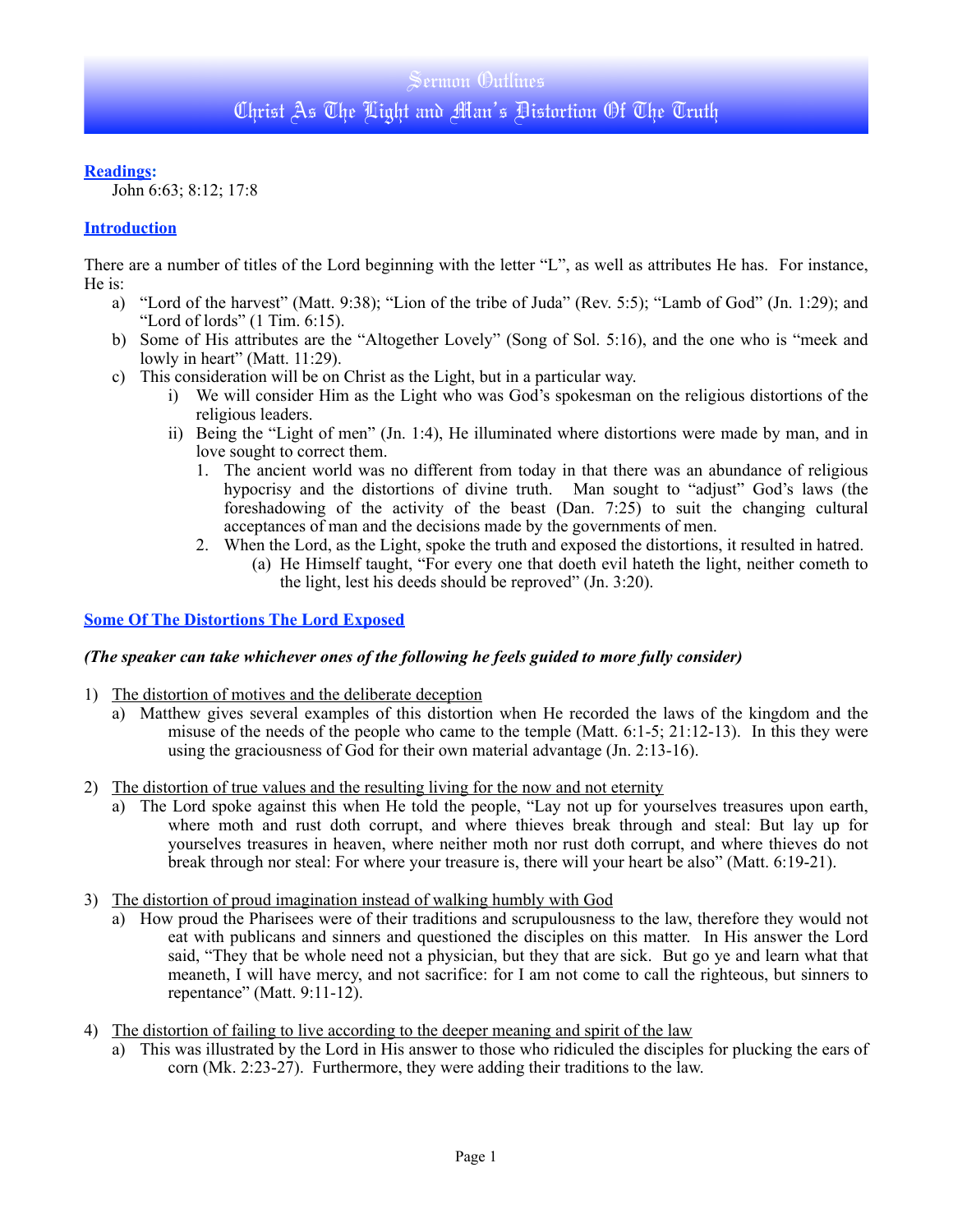- 5) The distortion which made the law more important than life itself, and showing the true meaning of the sabbath
	- a) When they planted a man before Him on the sabbath day they asked the Lord the question, "Is it lawful to heal on the sabbath days?" The Lord then showed their hypocrisy and the importance of life over tradition (Matt. 12:9-14). The same truth is taught in John 5:9-10 concerning the man who carried his bed on the sabbath after being healed by the Lord (Jn. 5:9-10; Lk. 13:14-16).
- 6) The distortion of twisting divine laws by pharisaical legalism
	- a) He scolded the scribes and Pharisees saying, "Woe unto you, scribes and Pharisees, hypocrites! for ye pay tithe of mint and anise and cummin, and have omitted the weightier matters of the law, judgment, mercy, and faith: these ought ye to have done, and not to leave the other undone. Ye blind guides, which strain at a gnat, and swallow a camel. Woe unto you, scribes and Pharisees, hypocrites! for ye make clean the outside of the cup and of the platter, but within they are full of extortion and excess" (Matt. 23:23-25).
- 7) Their distorted views on separation
	- a) Instead of being a witness to the truth of God and missionaries (Isa. 49:3, 6; Matt. 5:13-15, and the story of the good Samaritan), they had distorted separation and degraded it into isolation. The Lord showed this was wrong by speaking to the woman at the well (Jn. 4:7-27). The same evilness was shown when the men could not say, "Shibboleth" (Jud. 12:6), they were to be rejected by Israel.
- 8) Their distorted view that physical relationship meant spiritual relationship and freedom
	- a) Because the religious rulers professed to be free, the Lord said, "If ye continue in my word, then are ye my disciples indeed; And ye shall know the truth, and the truth shall make you free. They answered him, We be Abraham's seed, and were never in bondage to any man: how sayest thou, Ye shall be made free? Jesus answered them, Verily, verily, I say unto you, Whosoever committeth sin is the servant of sin. And the servant abideth not in the house for ever: but the Son abideth ever. If the Son therefore shall make you free, ye shall be free indeed. I know that ye are Abraham's seed; but ye seek to kill me, because my word hath no place in you" (Jn. 8:31-37).
- 9) Their distorted view on true righteousness
	- a) A righteousness which is only in appearance will never satisfy God. To those who sought such an air of spirituality the Lord told the parable of the publican and the Pharisee who went to the temple to pray (Lk. 18:9-14; Matt. 15:7-9).

# **Being The Light He Could Do Nothing Else But Evaluate Perfectly**

- 1) While the Lord will acknowledge the righteousness of the Pharisees, He will also point out the error of their attitudes and likens them to "whited sepulchres" (Matt. 23:27). He will call them "blind guides" Matt. 23:16); "fools" (Matt. 23:17); "serpents" (Matt. 23:33); "hypocrites" (Matt. 23:27).
- 2) As the Light He brought out the ire in the religious community. This was seen when the religious leaders sent soldiers to take Him and the response of the religious leaders to the soldiers (Jn. 7:45-49). The same belittling of the Lord was seen in how they spoke of Him to the man who was born blind (Jn. 9:1-38).
- 3) He was angry at the stubborn refusal to acknowledge the truth as when in the synagogue. "When He had looked round about on them with anger, being grieved for the hardness of their hearts, He saith unto the man, Stretch forth thine hand. And he stretched it out: and his hand was restored whole as the other" (Mk. 3:1-5).